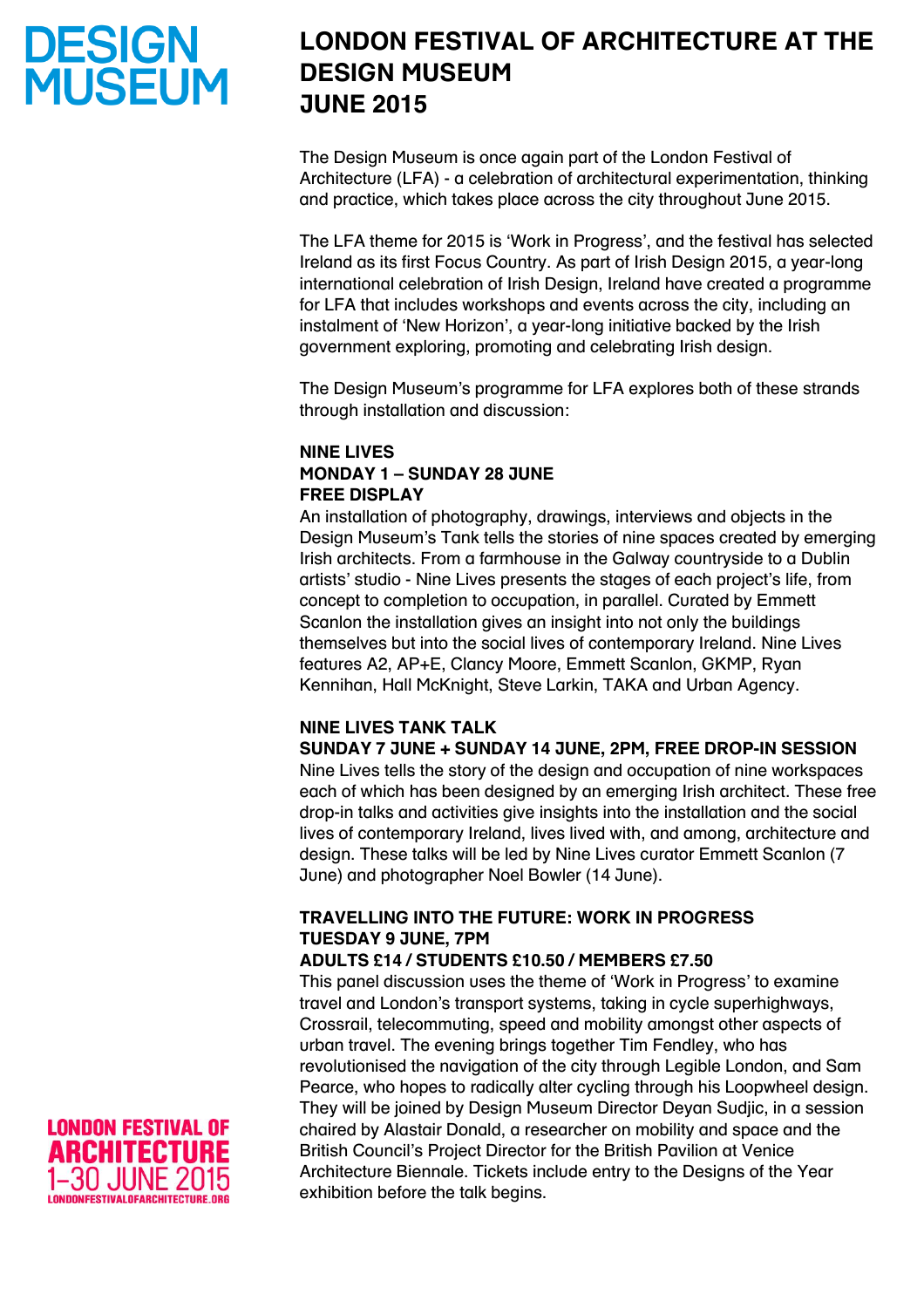# **DESIGN<br>MUSEUM**

### **A NEXT GENERATION WEDNESDAY 17 JUNE, 6.45PM**

A New Now Next panel discussion curated by the Irish Architecture Foundation, sponsored by Arup and hosted at the Design Museum to coincide with Irish Design 2015's Nine Lives installation in the Tank. The discussion features leading Irish architects Clancy Moore, Hall McKnight, Steve Larkin and TAKA and is introduced by Oliver Wainwright, Architecture and Design critic for the Guardian.

## **KENSINGTON ARCHITECTURE: POWER AND WEALTH WALK FRIDAY 19 JUNE. 10.30AM AND 2.30PM**

### **£25, DETAILS AND TICKETS VIA KENSINGTON PALACE**

From its beginnings as an Anglo-Saxon manor plot granted by William the Conqueror to one of his inner circle, to the creation of the new Design Museum in Holland Park, Kensington has long been associated with style, glamour and displays of wealth. To coincide with Life on Foot: Camper at the Design Museum, this walking tour will explore the design of Kensington Palace, the new Design Museum and neighbouring buildings. Duration two hours.

#### **NINE LIVES SUNDAY SKETCH SUNDAY 21 JUNE, FREE DROP-IN SESSION**

An expert tutor leads a range of drawing activities focused around the Nine Lives Tank installation. All abilities welcome. The Sunday Sketch starts at 2pm. The sessions are free with a museum ticket and the group meets 10 minutes before the session is due to begin.

### **PRESS ENQUIRIES:**

**Jenny Stewart, Design Museum Press and PR Manager E: [Jenny@designmuseum.org](mailto:Jenny@designmuseum.org) T: 0207 940 8787 M: 07885 467 181**

#### **Notes to editors:**

The **Design Museum** is building the world's leading museum devoted to architecture and design, its work encompasses all elements of design, including fashion, product and graphic design. Since it opened its doors in 1989 the museum has displayed everything from an AK-47 to the Duchess of Cambridge's wedding dress. It has staged over 100 exhibitions, welcomed over five million visitors and showcased the work of some of the world's most celebrated designers including Paul Smith, Zaha Hadid, Jonathan Ive, Miuccia Prada, Frank Gehry, Eileen Gray and Dieter Rams.

The Design Museum is relocating from its current home at Shad Thames to the former Commonwealth Institute building in Kensington, west London. The project is expected to be completed by 2016. Leading designer John Pawson will convert the interior of the Commonwealth Institute building to create a new home for the Design Museum giving it three times more space in which to show a wider range of exhibitions and significantly extend its learning programme.

designmuseum.org | newdesignmuseum.tumblr.com

The **London Festival of Architecture** (LFA) celebrates London as a global hub of architectural experimentation, practice and debate. Taking place throughout June, the annual festival provokes questions about the contemporary and future life of the city, and promotes positive change to its public realm. The city-wide programme is delivered with leading cultural and